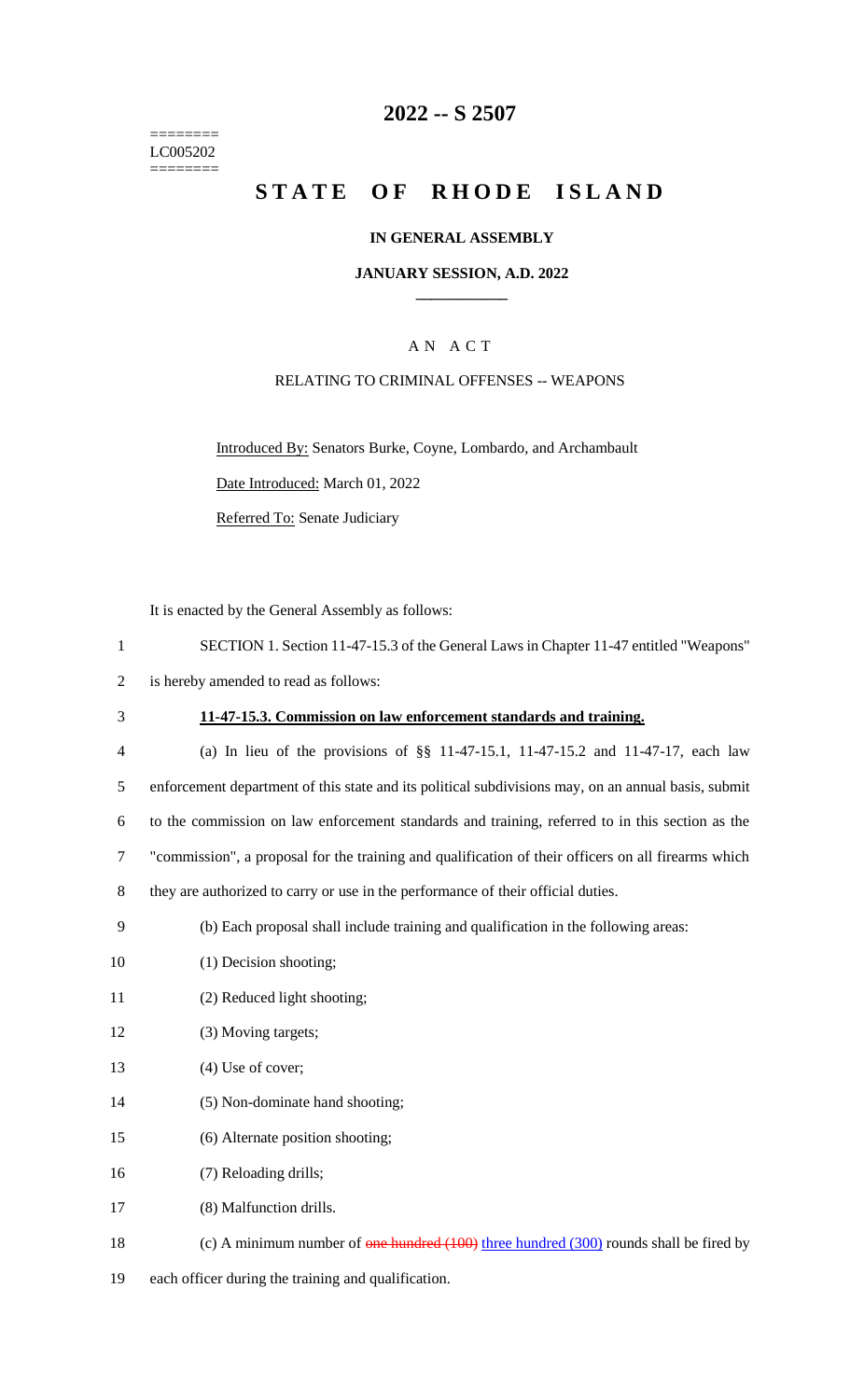(d) Qualification shall be no less than twenty percent (20%) nor more than fifty percent (50%) of the total rounds fired. A minimum qualifying score shall be sixty-six percent (66%) of the rounds fired during the qualification phase.

 (e) The commission shall review each proposal and, within fourteen (14) days, notify the department, in writing, whether the proposal is accepted or rejected. In the case of rejection, the commission shall make recommendations to the department which, if implemented, would make the proposal acceptable. Upon receipt of this notification, the department shall have fourteen (14) days to submit a new proposal that is acceptable to the commission.

 (f) In the event that a department neglects to submit a proposal to the commission or fails to submit a proposal that is approved by the commission, the officers of that department shall be required to fulfill the requirements for qualification as set out in § 11-47-15.1, 11-47-15.2, 11-47- 17 or 11-47-17.1.

 (g) All law enforcement officers of this state and its political subdivisions whose permanent appointment shall take place after July 1, 1997, will be required to qualify under the provisions of this section with all weapons which they are authorized to carry or use in the execution of their official duties.

 (h) Any law enforcement officer of this state and its political subdivisions whose permanent appointment took place prior to July 1, 1997, may elect to qualify under the applicable provisions of § 11-47-15.1, 11-47-15.2, 11-47-17 or 11-47-17.1.

SECTION 2. This act shall take effect on July 1, 2022.

======== LC005202 ========